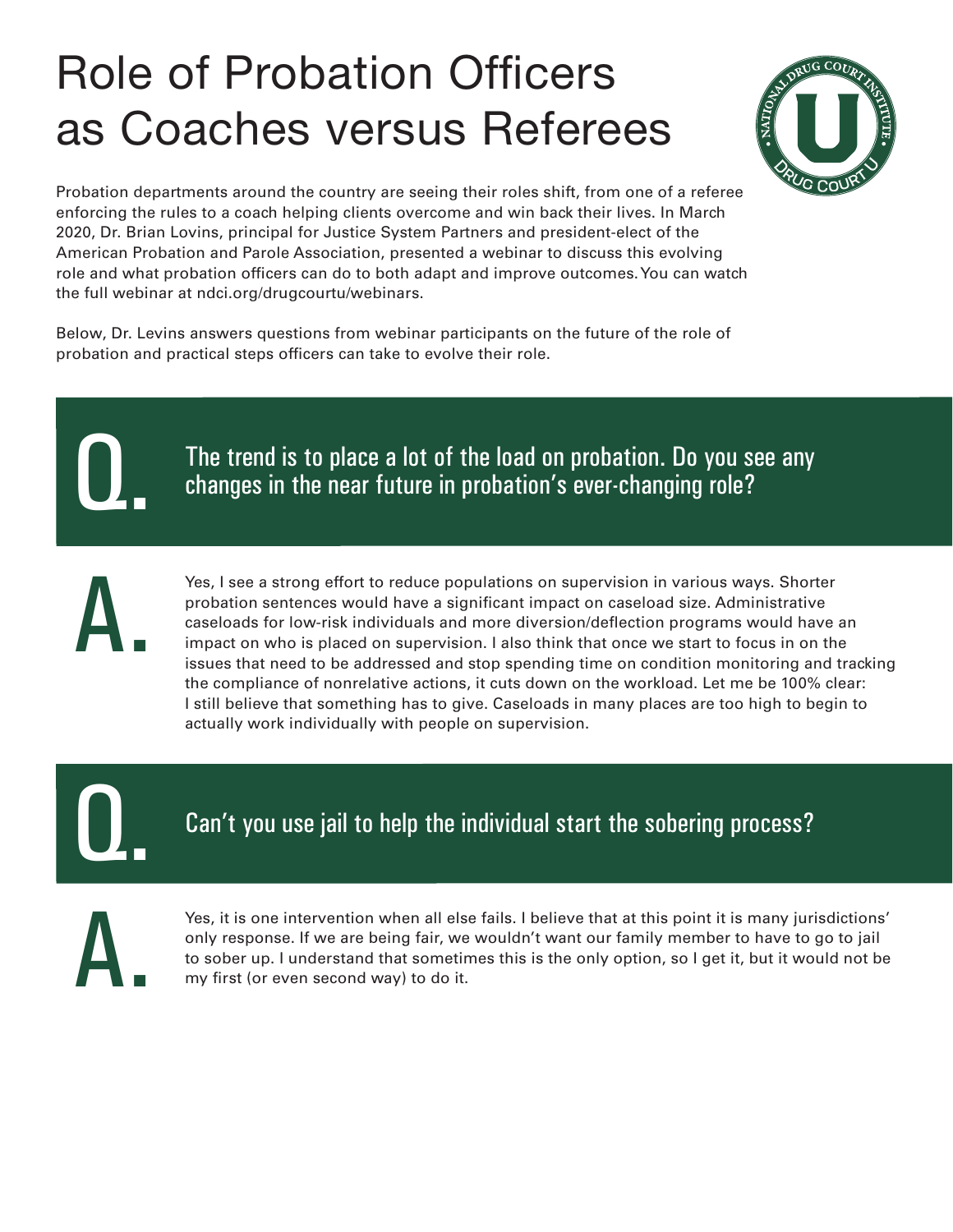

What kinds of time frames are the best to use? Our office gets stuck when it is time to file a violation, because we're not sure how long to let them use and "be in treatment" before a violation is filed.

A.

Q.

A.

This is a tough one. We all have our struggles with changing stuff, and substance use is a hard one. I think it depends. I also think we have to change the way we look at drug use. There is actually a lot of positive growth that goes undetected because we measure drug and alcohol use as 0 or 1. You are either using or you are not. In reality, there are a lot of people who are improving—using less—but they still get punished. I liken it to weight

loss. If I am trying to lose 50 pounds and I come to your office and have lost 5 pounds in a month, you are going to celebrate with me. In our drug use arena, we often focus on asking, "Why weren't you sober?" instead of saying, "This is great, treatment is taking hold. I am so impressed that you were able to stay sober during [whatever duration]. How did you do that, and how can we expand on that success?"

### Two-part question. Do you see probation being phased out? Or transitioning into a more therapeutic role?

No and yes. I think that probation provides a valuable service. I think we need to shift our focus from the system and maintaining order to the person and helping them succeed. With that shift, I am not sure I would label it as therapeutic as much as I would call it person-change oriented. I don't think probation officers are going to have to have a social work license, but I do think as coaches we are faced with lots of personality issues and personal issues we have to contend with and work around.

Q.

Don't you think that moderate- to high-risk offenders, with their level of criminality, will perceive "reinforcement" as leniency, and how do you change that thought quickly?

A.

Yeah, it could come across that way if we don't deliver it in a natural and authentic way. Giving someone a candy bar [as reinforcement]—that's probably not the best approach. I watched serious gang members get pretty excited about success stickers on their badge, though. Similar to college football, where they get stars or buckeyes (go Ohio State!), etc. for making great plays. We all respond differently to reinforcement. I would say that if you find the right reinforcement (generally by asking people what they like), and can deliver it in a way that is authentic and helps the person tie the behavior to (a) their choice and (b) how it will benefit them in the future, you have a shot.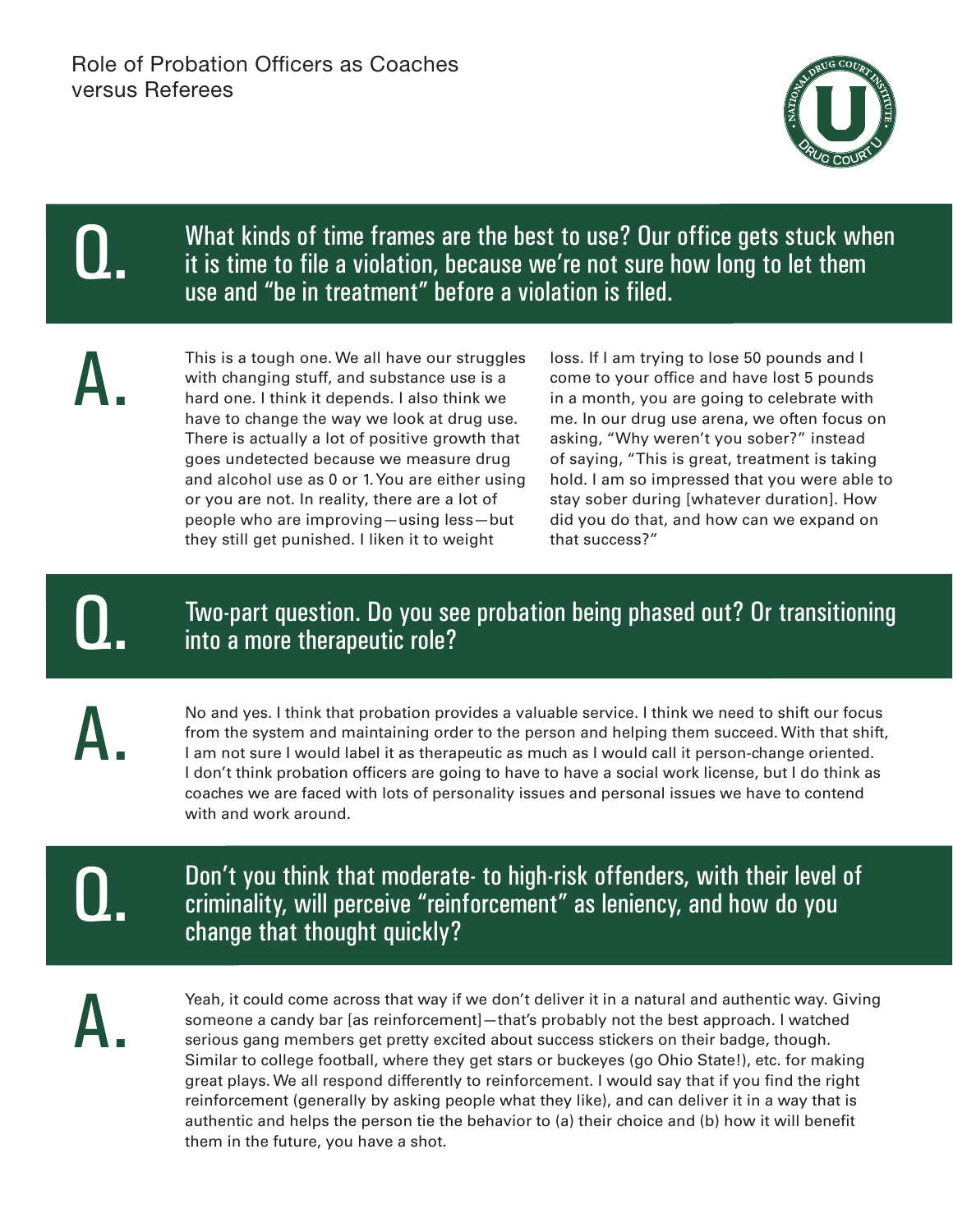

#### If we are the referees, what role is the judge? They are absolutely nullifying our role at times. Agreed. Judges are really the referees (consider them the head referee). That is why some jurisdictions have a difficult time with graduated administrative sanctions. The judge is not comfortable with the local probation department addressing behavior. I would say that is one reason that our field could benefit from shifting perspective—the judge is there as the gatekeeper, the head referee if you will. We are the coaches. Under our current system model, the person on supervision doesn't have a coach, just two layers of referees. Q. A.



A.

Do you see probation or even the courts taking on a social work role or case management? Such as using the risks/needs assessments for referring out to resources, starting with bond and continuing through probation?

Yes, I think it happens in many places. A broker role is often one of the roles that probation takes on. I would suggest that a coaching role works a bit better. You can assess and refer from either perspective, a referee or coach perspective. A referee perspective of brokering is "I see you have these issues; go over here and participate in treatment. If you do not, there is a penalty; if you do, no issues." A coaching role is

much different: "I want to make sure you are successful on supervision but more so in life. While I can help you with these other issues, I really believe that it would be beneficial if you went to meet with someone that actually specializes in X. They will be able to help you and I will be there every step of the way to make sure that you are successful." I think this approach is one that people on supervision would respond well to.

Q.

A.

### Shouldn't we be more of a middle between coach and referee?

This gets at the crux of the referee/ coach model. Unlike older models of probation, which use a continuum-based law enforcement to social worker role, and you put on different hats depending on the situation, the coach and referee are two distinct roles that cannot be blended. A referee has a distinct role: to manage the rules of the game. A coach has a distinct

role: to help the players perform their best and put them in a place where they have a chance to win. A coach can still punish or hold a player accountable, a coach can teach, and a coach still has to know the rules, but in the end, they are invested in the players' success. A referee is concerned only with the procedures of a game.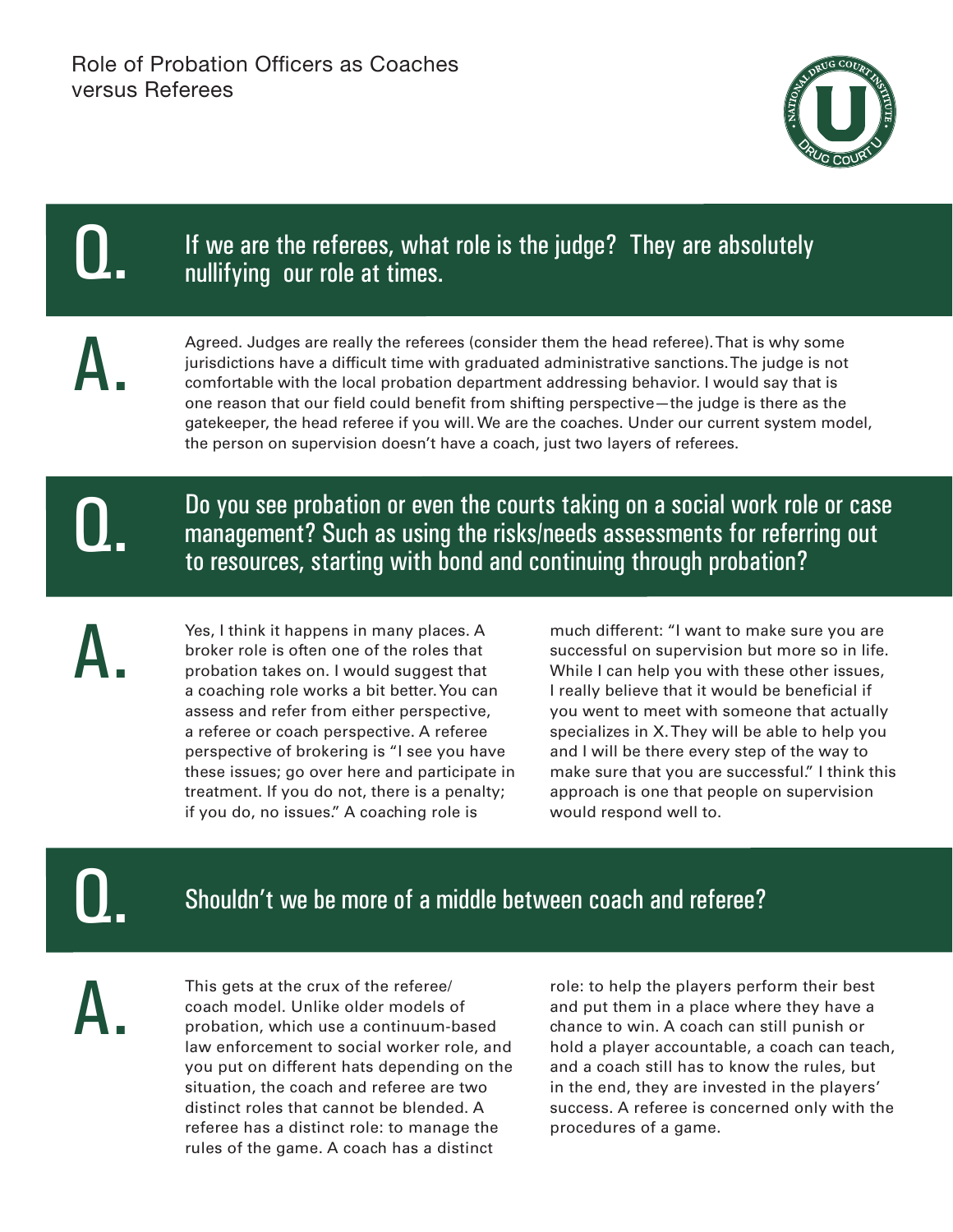

#### How do you promote this transition/evolution when some in the judicial and law enforcement realm consider our program to be a "hug-a-thug" program?

A.

We need data. We need to focus on outcomes. We need to help people at all levels understand that punishment-based models have not demonstrated positive effects in changing behavior. It is a long journey, and not an easy one, but I believe that if we really are going to improve our society and make it a safer place, we have a great opportunity to impact a large portion of people who are on supervision in a different way.

# Q.

A.

Why can't a probation officer be both? Problem-solving court is different—we aren't standard probation, but we do use a similar rulebook.

This gets at the crux of the referee/ coach model. Unlike older models of probation, which use a continuum-based law enforcement to social worker role, and you put on different hats depending on the situation, the coach and referee are two distinct roles that cannot be blended. A referee has a distinct role: to manage the rules of the game. A coach has a distinct

role: to help the players perform their best and put them in a place where they have a chance to win. A coach can still punish or hold a player accountable, a coach can teach, and a coach still has to know the rules, but in the end, they are invested in the players' success. A referee is concerned only with the procedures of a game.

Q.

Unfortunately, probation and parole agencies across the country have not recruited staff with a teaching/coaching orientation. A missing component to organizational change is the recruitment of staff who have a natural orientation to teaching and coaching. Otherwise, implementation will continue to be met with resistance and even staff resentment.



Yes and no. I think we can all change if given the right opportunities, understanding, and support. Some of my best coaches have been staff who were hired under the "get tough" era. But with that said, moving forward, I agree. In Harris County, we shifted our interview process for new staff, and the first question we ask people is, "Do you believe that people can change?" If the answer is anything but yes, we move on to the next candidate.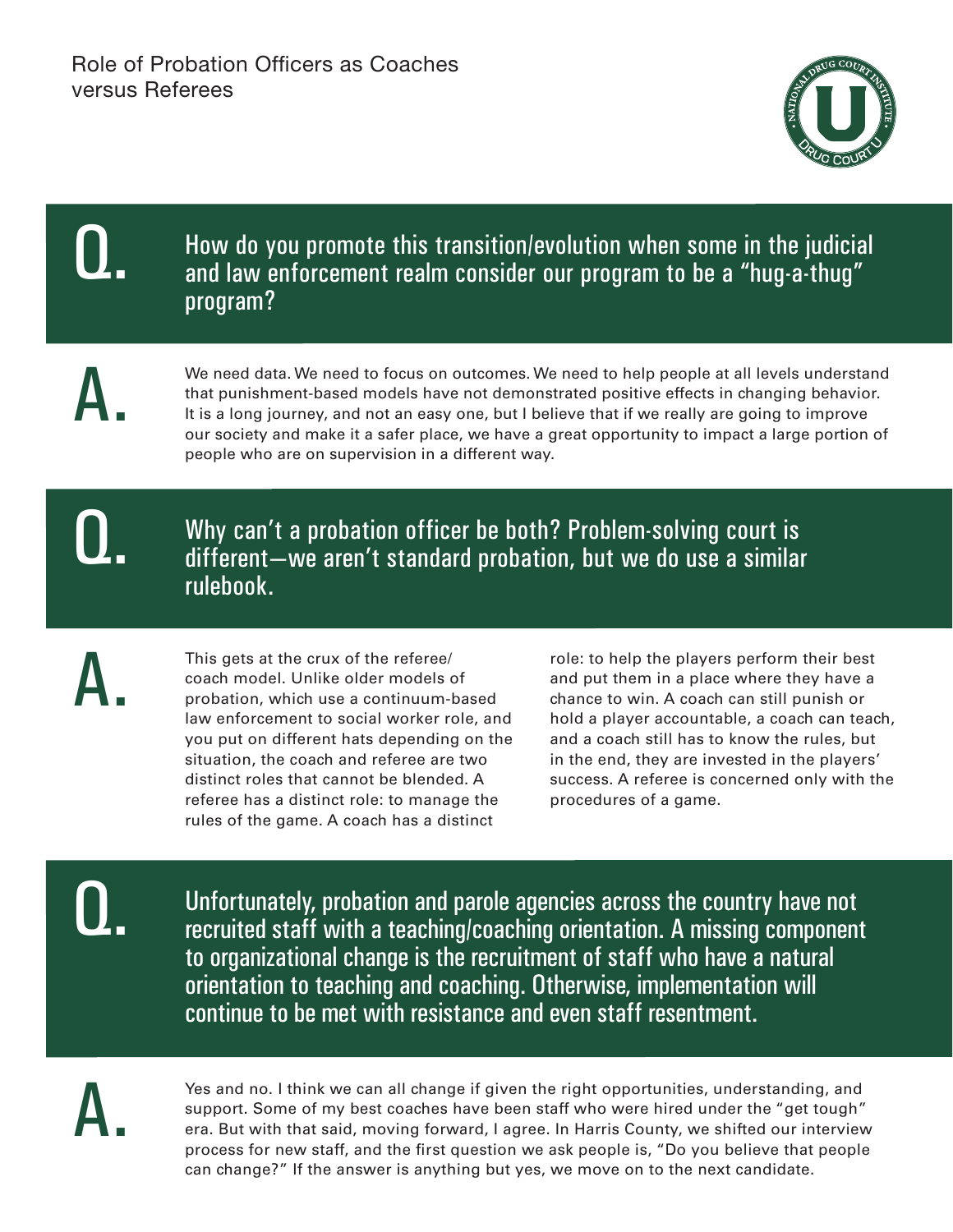

### Where do you see probation in 15 years?

A.

Hopefully in a significantly different place. I really believe we have an incredible opportunity to shape the future of community corrections, but it is going to take a mind shift to a different way of seeing our profession. I am actually calling for a shift in title as well as practice. I think words matter, and the idea of a probation officer may not be as descriptive as it needs to be. I know that challenges our

status in the country and makes it seem less, but I don't mean it that way. I believe that we need to move forward with the idea that we are behavioral specialists, focused on getting people to improve their behavior. If we can get there, we have a great chance of being a strong component of the corrections system in 15 years.

Q.

Don't you think we have to be both? At the end of the day, the judge expects us to enforce court orders.

A.

You are right, the judge does expect us to enforce court orders. I think ultimately, even as coaches, we have to advocate for a player to be removed from the roster at times. With that said, I think our system and the court orders will eventually have to shift as well. We will need to start writing them as change oriented and not 0 or 1. "Use no drugs" is not actually helpful to those with a serious drug problem. I could imagine future court orders that read, "While on probation, you will work

closely with your probation (coach) officer to obtain and retain sobriety."

As a coach, you then have discretion—are they working with you, are they improving their skills, have you gotten them into the treatment they need, are they making progress, are they trying? As the conditions are written right now, at the first positive, they are violating the conditions.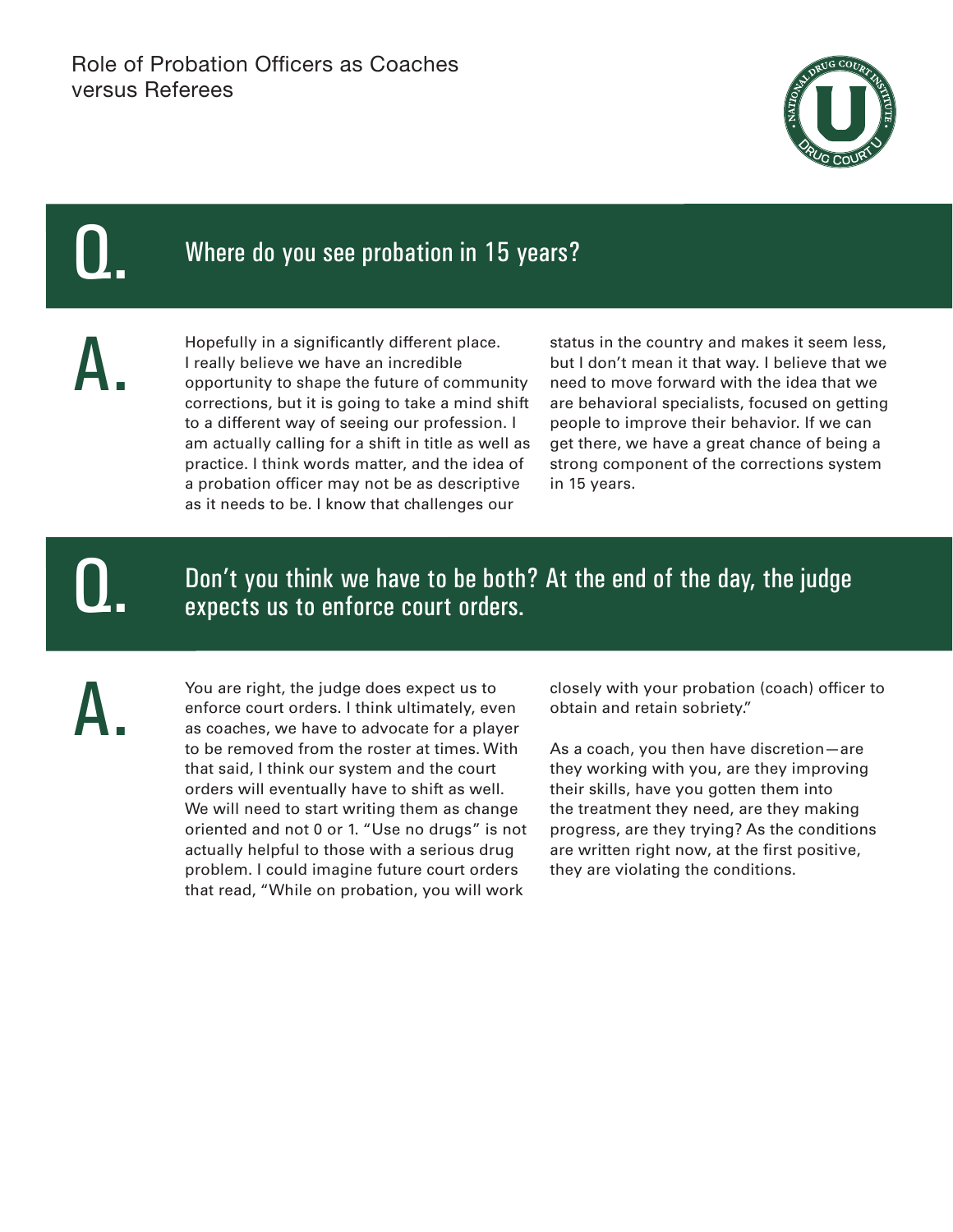

Why can't the role of a probation officer be a mixture of the two? Also, in order to spend a meaningful amount of time with clients to help to effect this change, wouldn't caseloads for agents need to be reduced drastically? Say to the 30:1 or 50:1 ratio?

A.

This gets at the crux of the referee/ coach model. Unlike older models of probation, which use a continuum-based law enforcement to social worker role, and you put on different hats depending on the situation, the coach and referee are two distinct roles that cannot be blended. A referee has a distinct role: to manage the rules of the game. A coach has a distinct role: to help the players perform their best and put them in a place where they have a chance to win. A coach can still punish or

hold a player accountable, a coach can teach, and a coach still has to know the rules, but in the end, they are invested in the players' success. A referee is concerned only with the procedures of a game.

As for caseloads, yes, to be most beneficial [they should be reduced], but that is probably the same if you are a referee and expected to ensure that the person is complying with all the rules.

Q.

After retiring from this field in Kentucky and in my fourth year in Florida, I agree with what you are saying. Especially with drug use—the switch is just not going to flip overnight with offenders, and in fact, relapse is to be expected. We have to be mindful of public safety, but returning a drug user to his or her community living a sober lifestyle certainly meets that public safety demand. So how do we get officers to think this way? Better yet, how do we get courts and administrators to review policy and procedures and come up with better sanctioning matrixes to address drug use without considering the use of a violation report or jail? And better still, should we not encourage the use of informal sanctioning between officer and offender, especially when new crimes are not being committed, to address slips and relapses?



Yes! You are right on. It takes a shift of perspective from the entire system for this to truly take hold.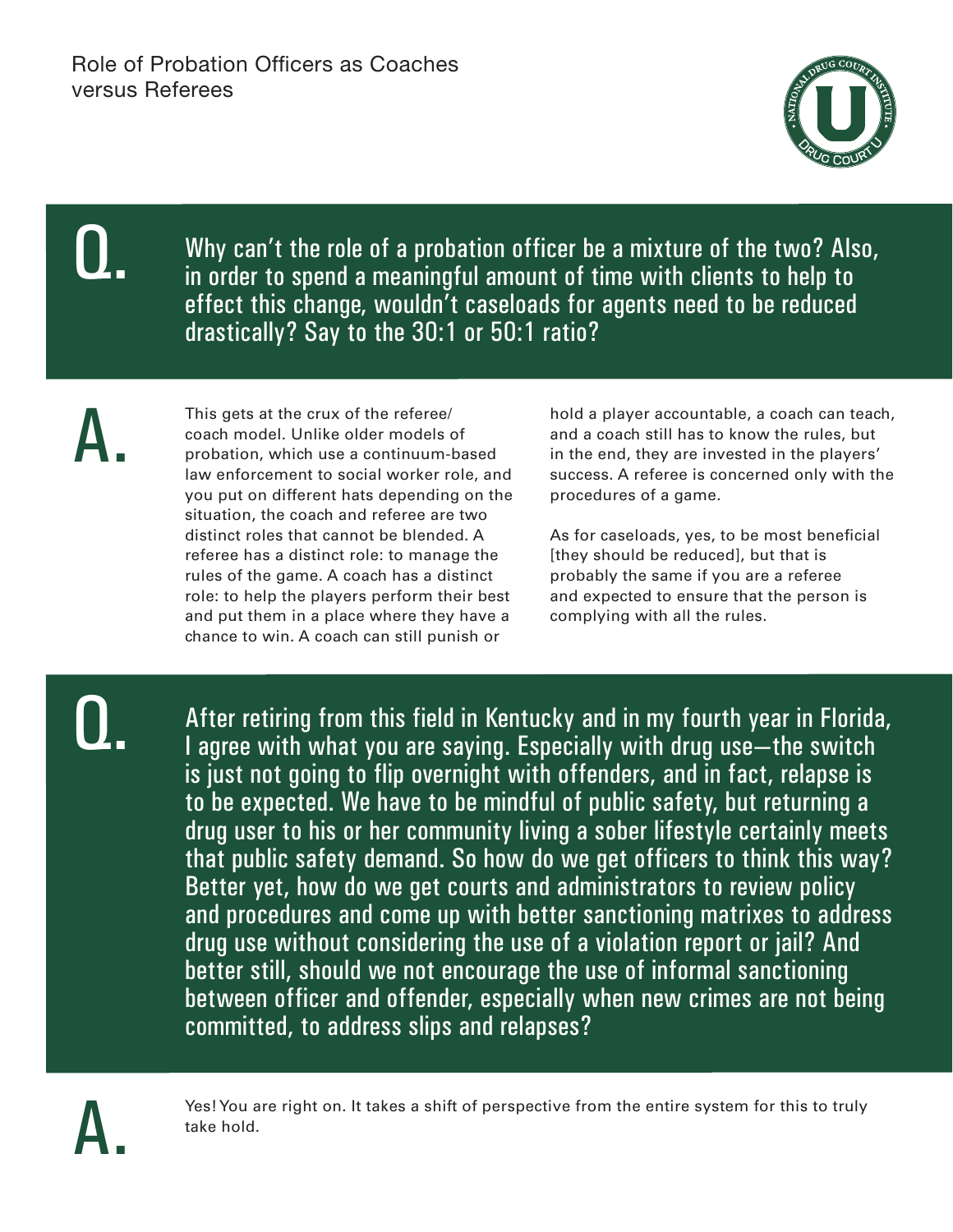

| Many of these changes require policy/procedure change, and some even<br>require legislative change.                                                                                                                                                                                                                                                                                         |
|---------------------------------------------------------------------------------------------------------------------------------------------------------------------------------------------------------------------------------------------------------------------------------------------------------------------------------------------------------------------------------------------|
| You are correct. There are many things we have control over as officers and agency<br>administrators, but you are right that to best do this we need a system shift.                                                                                                                                                                                                                        |
| How does an officer implement these practices with an oversized<br>caseload?                                                                                                                                                                                                                                                                                                                |
| I think some can be implemented with just a shift in language. Developing success plans instead<br>of case plans. That change in language inherently changes the perspective. Talking about success<br>and how you are there to make sure they don't fail instead of catching them breaking the rules.<br>Other stuff probably needs smaller caseloads (depending on where your agency is). |
| What if the probationer does not want to change?                                                                                                                                                                                                                                                                                                                                            |
| We have that now. Wanting to change is tricky. It is impacted by many issues. History<br>of success, self-efficacy, and hope are just a few. I think we can be more influential on<br>motivation than we are now, but ultimately yes, the behavioral change is up to the person.                                                                                                            |
| I have a disagreement here: they have to want it more than me. They<br>have to want to change, or [they will] continue harming themselves,<br>continue the drug use. I am not and far from a counselor, and I'm paid far<br>below my pay scale for what I do above and beyond for the offenders I<br>supervise.                                                                             |
| You are right, probation officers are not counselors. As for wanting it more than you, I'm not<br>so sure there is research to support that. There are definitely times when I want someone to<br>change more than they do at the moment. What I try to do is think of ways to help them see<br>the reasons use my relationship to shape that thinking and use interventions designed to    |

You are right, probation officers are not counselors. As for wanting it more than you, I'm not so sure there is research to support that. There are definitely times when I want someone to change more than they do at the moment. What I try to do is think of ways to help them see the reasons, use my relationship to shape that thinking, and use interventions designed to shift their motivation. We all have times when we feel lost, hopeless, and like a failure—and sometimes we need a cheerleader to get us moving in the right direction.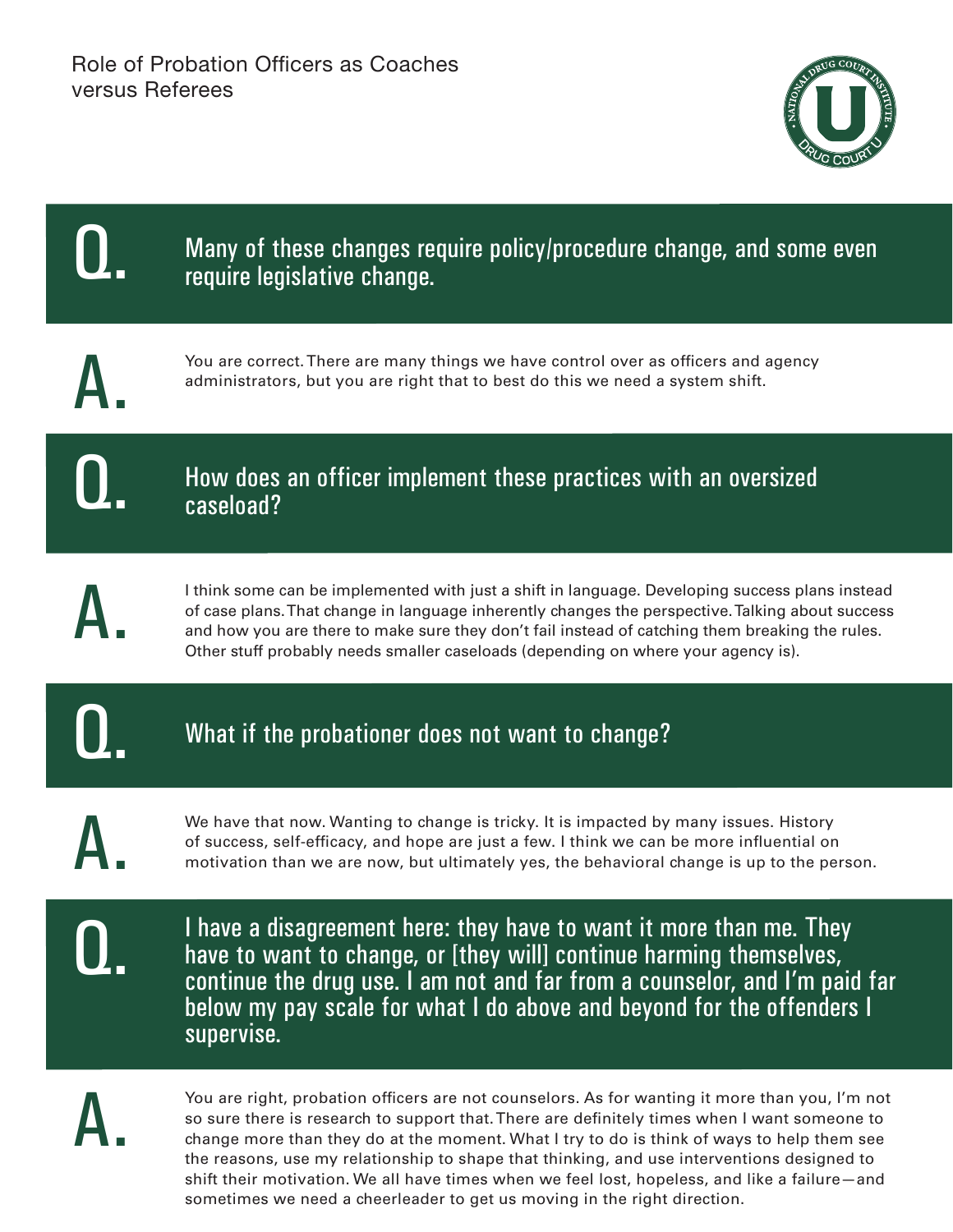



in a medical field—you go to a surgeon to address an issue and they measure their success by whether they performed the surgery, not whether it was successful at restoring X.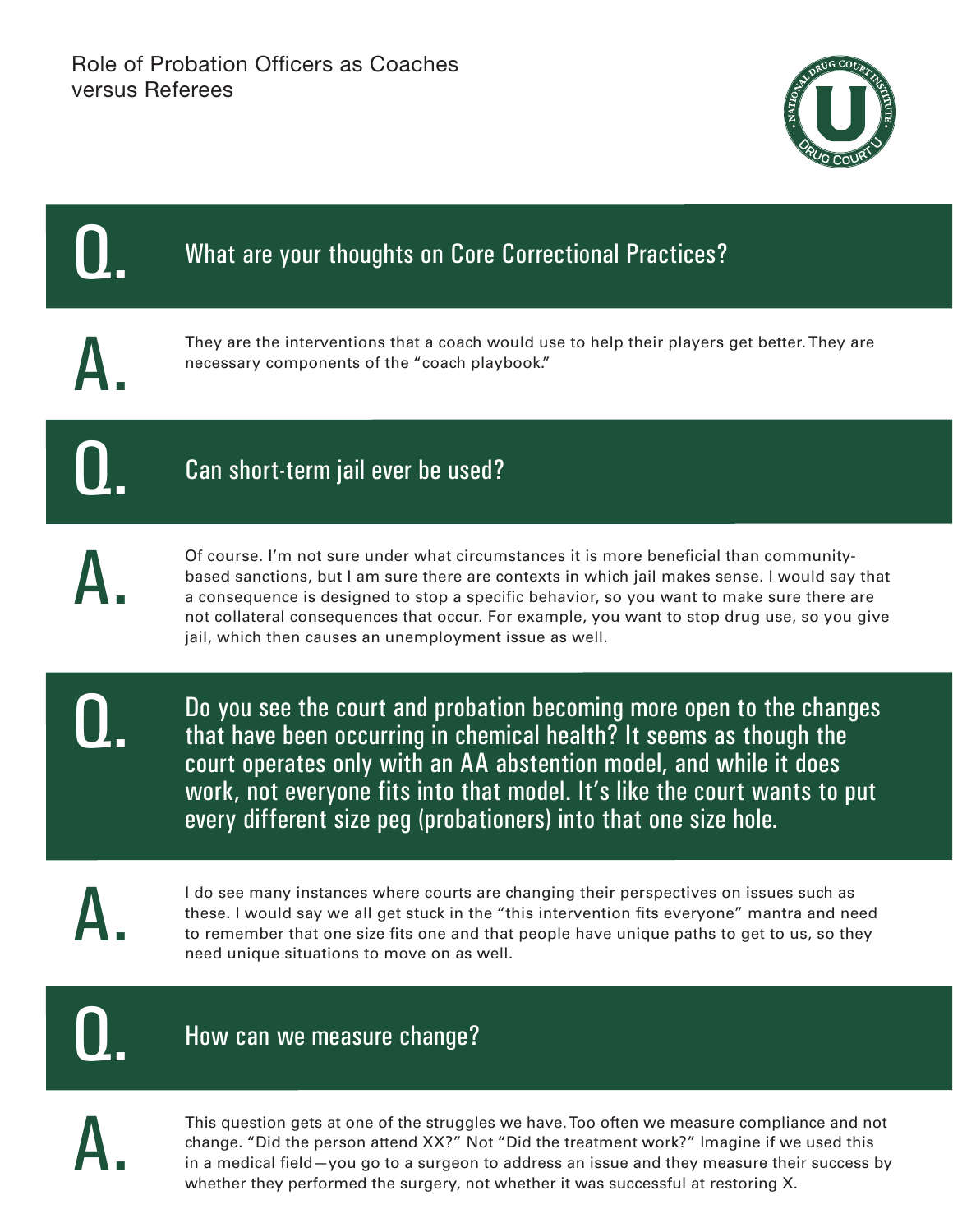